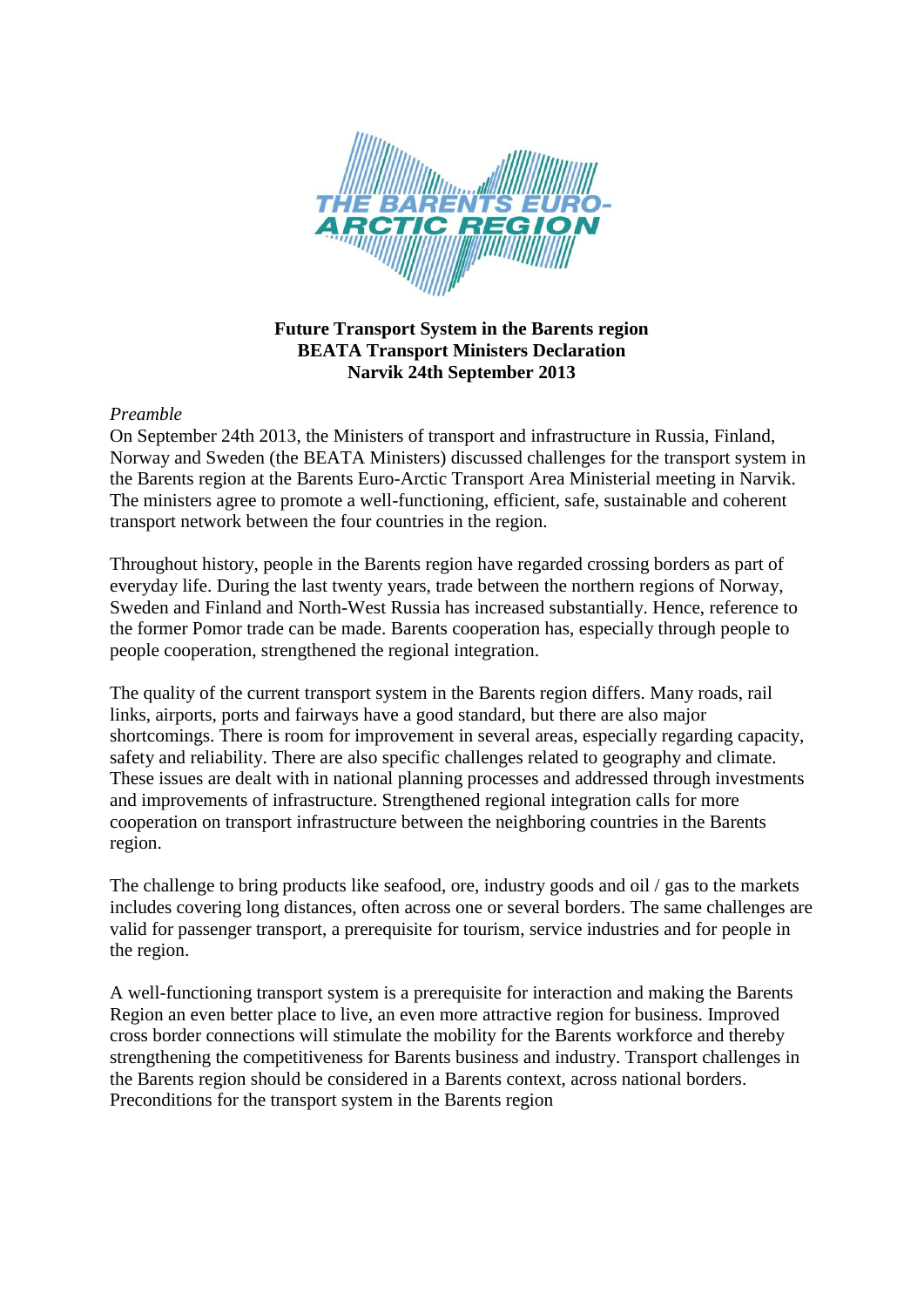We, the BEATA Ministers:

Regard the Kirkenes Declaration of June 4th 2013, approved by the four countries' prime ministers marking 20 years of the Barents Cooperation, as an important statement encouraging the development of the transport system in the region.

Acknowledge the message from the prime ministers to enhance the cooperation in order to improve the transport system.

Share the ambition to develop a sustainable transport system in the Barents region with good internal connectivity between the Barents countries and with good external links to world markets. The transport system should facilitate Barents regional development and create new opportunities for important industries. The transport system should be developed in a manner that safeguards the environment and improves safety and accessibility for all.

Acknowledge that the transport system in the Barents region should be agreed and coordinated between the countries of the region, as well as to take into account the already developed a variety of regional and international organizations' projects on transport networks.

Acknowledge the simplified procedure of border resident visas, as a positive first step.

Stress the importance of first identifying, and then reducing, the barriers to border crossing, both of practical and legal nature.

#### *Better transport links for all transport modes*

#### We, the BEATA Ministers:

Welcome the ongoing work on draft Joint Barents Transport Plan prepared by the expert working group.

Agree that the proposal for a Joint Barents Transport Plan can serve as input for cooperation on transport issues in the Barents region. Future transport planning in the Barents region, on national as well as regional level, may consider the recommendations from the Joint Barents Transport Plan.

Underline the relevance of working with transport corridors focusing on all relevant transport modes in combination with the important objectives; efficiency, accessibility, the environment and safety.

Stress the importance for maintenance and development of existing infrastructure in the Barents region. This will reduce the number of accidents and lead to a more robust and reliable infrastructure.

Acknowledge the ongoing upgrading of important connections, such as the further development of transport networks covering all transport modes and focusing on transport corridors between Russia, Finland, Sweden and Norway in the Barents region.

Underline the importance of a sufficient network for aviation in the Barents region. A functioning network of air services will help to overcome some of the challenges with large